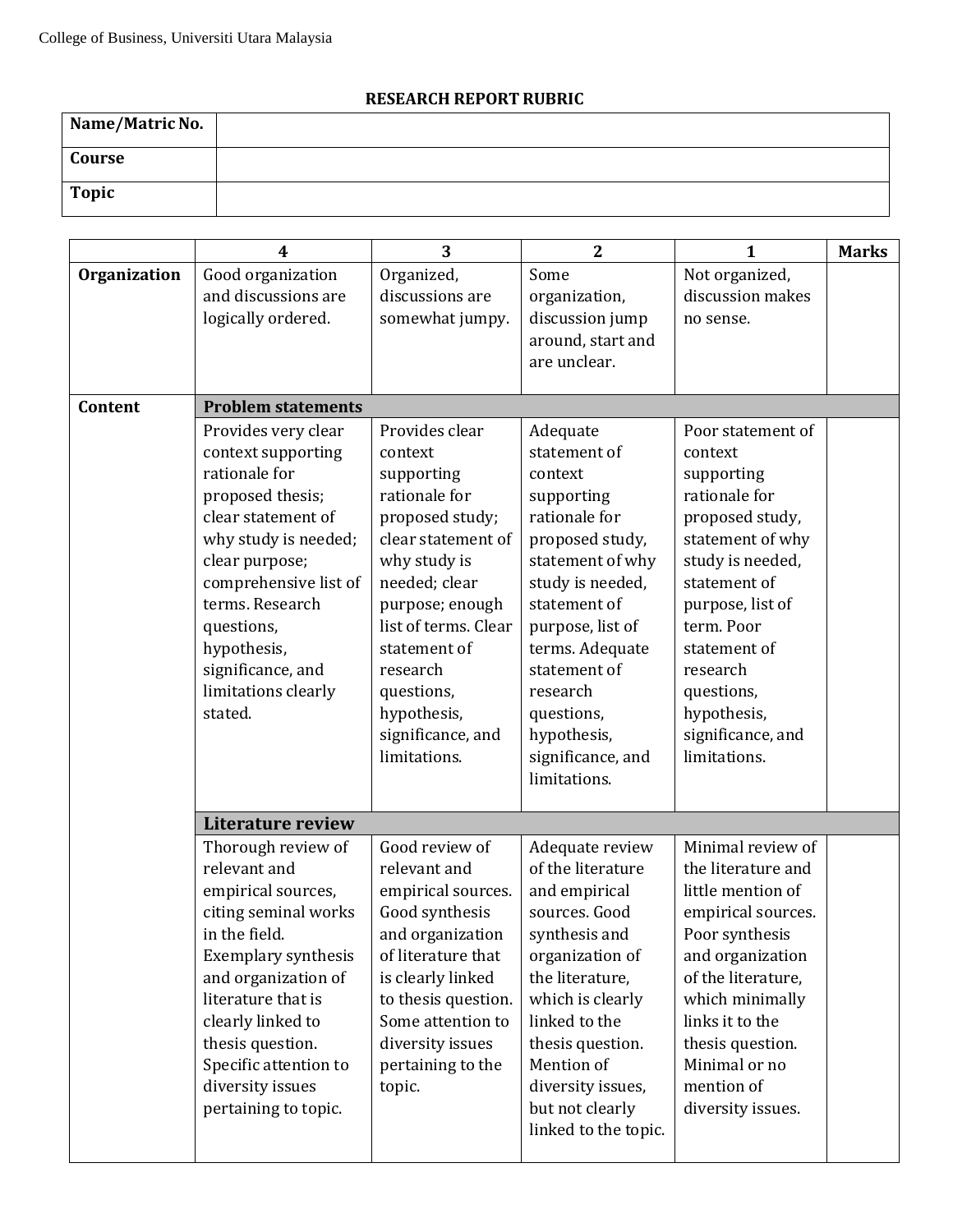|                  | <b>Methodology</b>                                                                                                                                                                                                                                                      |                                                                                                                                                                                                                                 |                                                                                                                                                                                                                                       |                                                                                                                                                                                                                                           |  |
|------------------|-------------------------------------------------------------------------------------------------------------------------------------------------------------------------------------------------------------------------------------------------------------------------|---------------------------------------------------------------------------------------------------------------------------------------------------------------------------------------------------------------------------------|---------------------------------------------------------------------------------------------------------------------------------------------------------------------------------------------------------------------------------------|-------------------------------------------------------------------------------------------------------------------------------------------------------------------------------------------------------------------------------------------|--|
|                  | Provides clear and<br>descriptive statement<br>of research design,<br>sample, instruments,<br>analysis, procedures<br>(recipe style).<br><b>Exemplary writing</b><br>that flows well, clear,<br>concise and<br>comprehensive.                                           | Provides good<br>statement of<br>research design,<br>sample,<br>instruments,<br>analysis, and<br>procedures with<br>little degree of<br>vagueness. Good<br>writing that flows<br>well, clear,<br>concise, and<br>comprehensive. | Provides adequate<br>statement of<br>research design,<br>sample,<br>instruments,<br>analysis, and<br>procedures with<br>some degree of<br>vagueness.<br>Adequate writing<br>that flows well,<br>clear, concise, and<br>comprehensive. | Provides poor<br>statement of<br>research design,<br>sample,<br>instruments,<br>analysis and<br>procedures with<br>large degree of<br>vagueness. Poor<br>writing that does<br>not flow well, not<br>clear, concise, and<br>comprehensive. |  |
|                  |                                                                                                                                                                                                                                                                         |                                                                                                                                                                                                                                 |                                                                                                                                                                                                                                       |                                                                                                                                                                                                                                           |  |
|                  | <b>Analysis and findings</b><br>Excellent,<br>appropriate and<br>advanced analysis<br>and descriptive<br>reporting of results<br>that are clearly<br>related to research<br>question and<br>hypothesis. Excellent<br>use of diagrams and<br>tables.                     | Appropriate and<br>good analysis and<br>descriptive<br>reporting of<br>results that are<br>clearly related to<br>research question<br>and hypothesis.<br>Good use of<br>diagrams and<br>tables.                                 | Appropriate and<br>adequate analysis<br>and descriptive<br>reporting of<br>results that are<br>clearly related to<br>research question<br>and hypothesis.<br>Adequate and<br>minimal use of<br>diagrams and<br>tables.                | Provides only<br>descriptive<br>statistics.<br>Reporting of<br>results are clearly<br>related to<br>research question<br>and hypothesis.<br>Adequate and<br>minimal use of<br>diagrams and<br>tables.                                     |  |
|                  | <b>Discussion and conclusion</b>                                                                                                                                                                                                                                        |                                                                                                                                                                                                                                 |                                                                                                                                                                                                                                       |                                                                                                                                                                                                                                           |  |
|                  | Critically confronts<br>results to existing<br>literature and in case<br>of conflicts is able to<br>weigh own results<br>relative to existing<br>literature.<br>Sophisticated<br>summary, critic, and<br>recommendations for<br>implementation and<br>further research. | Shows minor and<br>major conflicts<br>and<br>correspondences<br>with literature.<br>Good summary<br>and<br>recommendations<br>for<br>implementation<br>and further<br>research.                                                 | Identifies only<br>most obvious<br>conflicts and<br>correspondences<br>with existing<br>literature.<br>Adequate<br>summary and<br>recommendations<br>for<br>implementation<br>and further<br>research.                                | Only trivial<br>reflection vis-àvis<br>existing literature.<br>Poor summary,<br>critic, and<br>recommendations<br>for<br>implementation<br>and further<br>research.                                                                       |  |
| <b>Mechanics</b> | Writing is free of<br>errors in grammar,<br>punctuation,<br>sentence structure,<br>capitalization and<br>spelling.                                                                                                                                                      | Writing is<br>generally error<br>free but some<br>errors in<br>language or<br>grammar may                                                                                                                                       | Enough errors in<br>style or grammar<br>occur that they<br>become<br>distracting.                                                                                                                                                     | Errors are<br>frequent and<br>distracting;<br>therefore it is<br>hard to determine<br>meaning.                                                                                                                                            |  |